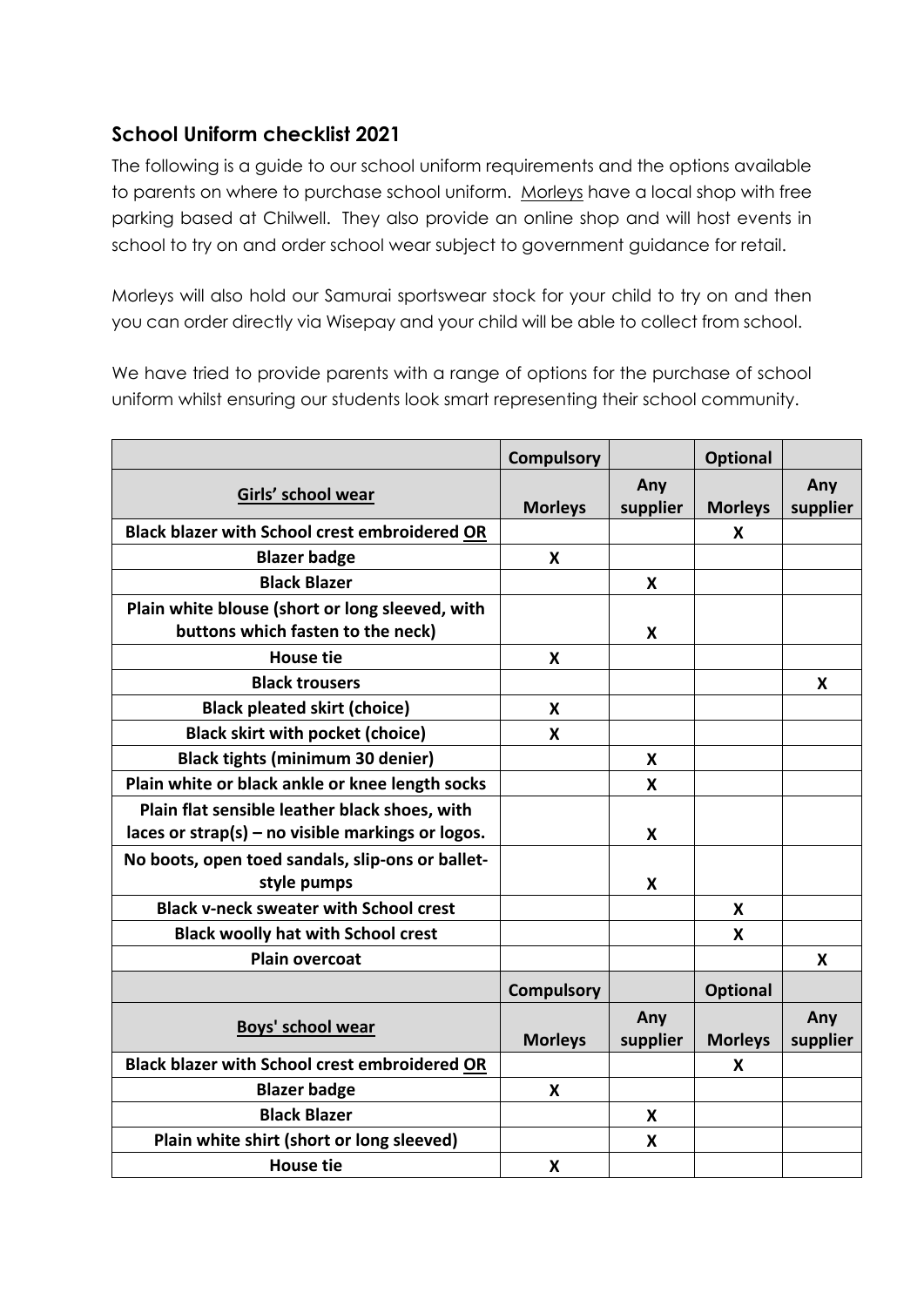| <b>Black trousers</b>                     |  |  |
|-------------------------------------------|--|--|
| <b>Black socks</b>                        |  |  |
| Plain black shoes (not trainers)          |  |  |
| <b>Black pullover with School crest</b>   |  |  |
| <b>Plain overcoat</b>                     |  |  |
| <b>Black woolly hat with School crest</b> |  |  |

## **PE/Games kit checklist 2021**

|                                                                                                | Compulsory | Optional | Any<br>supplier |
|------------------------------------------------------------------------------------------------|------------|----------|-----------------|
|                                                                                                |            |          |                 |
| <b>Girls' sports wear</b>                                                                      | Samurai    | Samurai  |                 |
| Red polo shirt with school crest                                                               | X          |          |                 |
| Red skort with school crest                                                                    | X          |          |                 |
| <b>White socks</b>                                                                             |            |          | X               |
| <b>Black socks with white top (Hockey)</b>                                                     | X          |          |                 |
| White trainers suitable for astro turf (or spike<br>running shoes for Athletics/Cross Country) |            |          | X               |
| <b>Netball dress</b>                                                                           |            | X        |                 |
| <b>Black swimming costume</b>                                                                  |            |          | X               |
| Shin pads                                                                                      |            |          | X               |
| <b>Hockey Stick</b>                                                                            |            |          | X               |
| Hoodie / fleece with School crest                                                              |            | X        |                 |
| <b>Tracksuit bottoms</b>                                                                       |            | X        |                 |
| <b>Plain black underskins</b>                                                                  |            |          | X               |
| <b>Plain white underskins</b>                                                                  |            |          | X               |
| Mouthguard (Hockey)                                                                            |            |          | $\mathbf{x}$    |
|                                                                                                | Compulsory | Optional | Any<br>supplier |
| <b>Boys' sports wear</b>                                                                       | Samurai    | Samurai  |                 |
| Red polo shirt with school crest                                                               | X          |          |                 |
| White clipper shorts                                                                           | X          |          |                 |
| <b>White socks</b>                                                                             |            |          | X               |
| <b>Black socks with white top (Rugby and</b><br>Hockey)                                        | X          |          |                 |
| White trainers suitable for astro turf (or spike<br>running shoes for Athletics/Cross Country) |            |          | X               |
| <b>Black and white rugby shirt</b>                                                             | X          |          |                 |
| <b>Black rugby shorts</b>                                                                      | X          |          |                 |